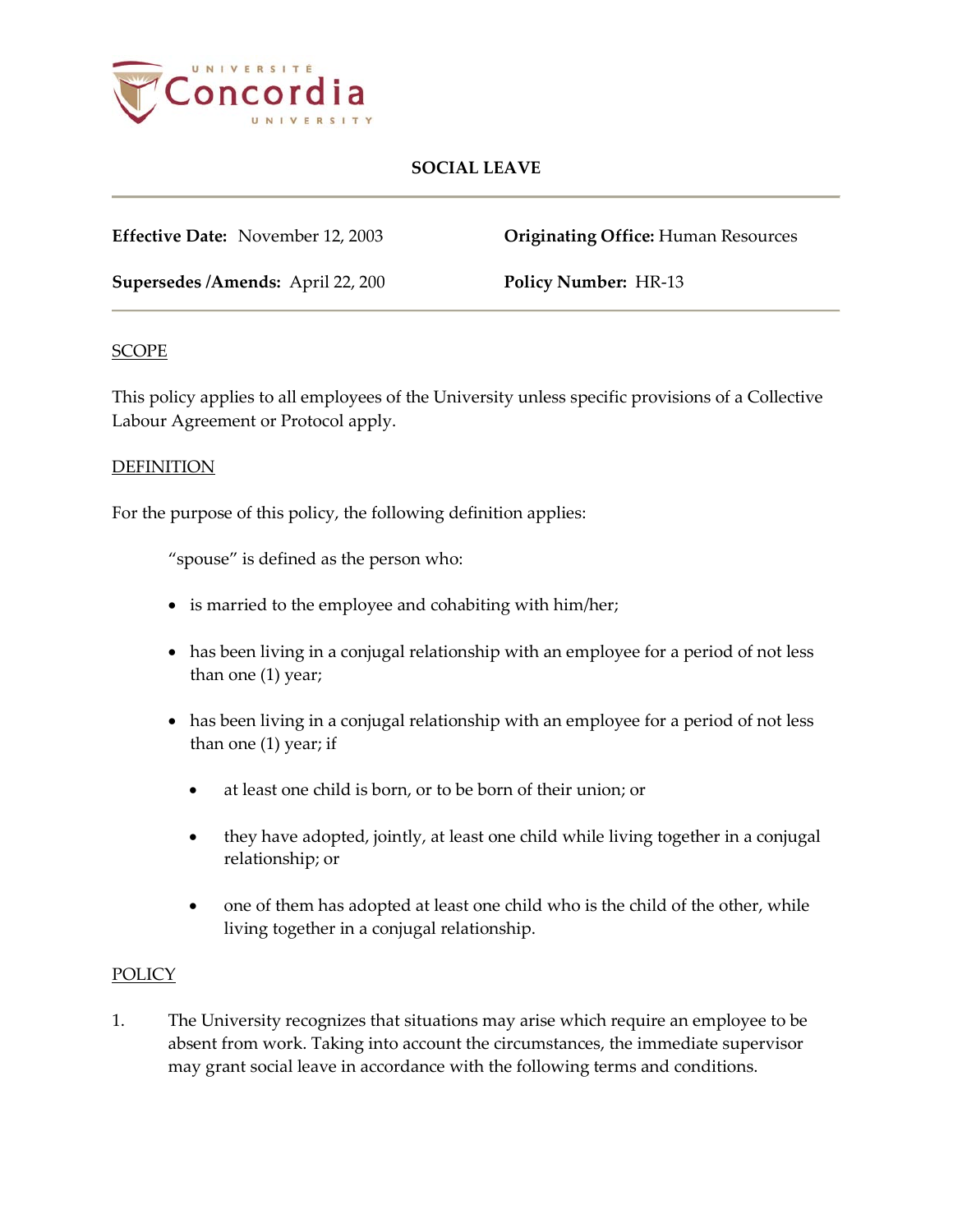

## Page **2** of **4**

## Bereavement - permanent employee

- 2. A permanent employee is entitled to the following bereavement leaves without loss of regular salary:
	- a. in the event of the death of a spouse or child, or a child of the spouse, the employee is entitled to five consecutive working days;
	- b. in the event of the death of a mother, a father or, mother or father of the spouse, a sister, a brother or, a brother or sister of the spouse, the employee is entitled to three consecutive working days;
	- c. in the event of the death of a daughter-in-law, a son-in-law, a grandparent or a grandchild*,* the employee is entitled to two consecutive working days;
	- d. in the event of the death of an aunt, an uncle, a niece or a nephew, the employee is entitled to one working day;
	- e. one additional day is granted when the employee has to travel more than 160 kilometers from his place of residence to attend the funeral.

## Bereavement - temporary employee

- 3. A temporary employee is entitled to the following bereavement leaves:
	- a. in the event of the death of a spouse or child, or a child of the spouse, of a mother, a father, a sister or a brother, the employee is entitled to a day off with pay. The employee may also be granted three (3) additional days off without pay in such a case.
	- b. in the event of the death of a daughter-in-law, a son-in-law, the mother or father, brother or sister of the spouse*,* a grandparent or a grandchild, the employee is entitled to one day off without pay.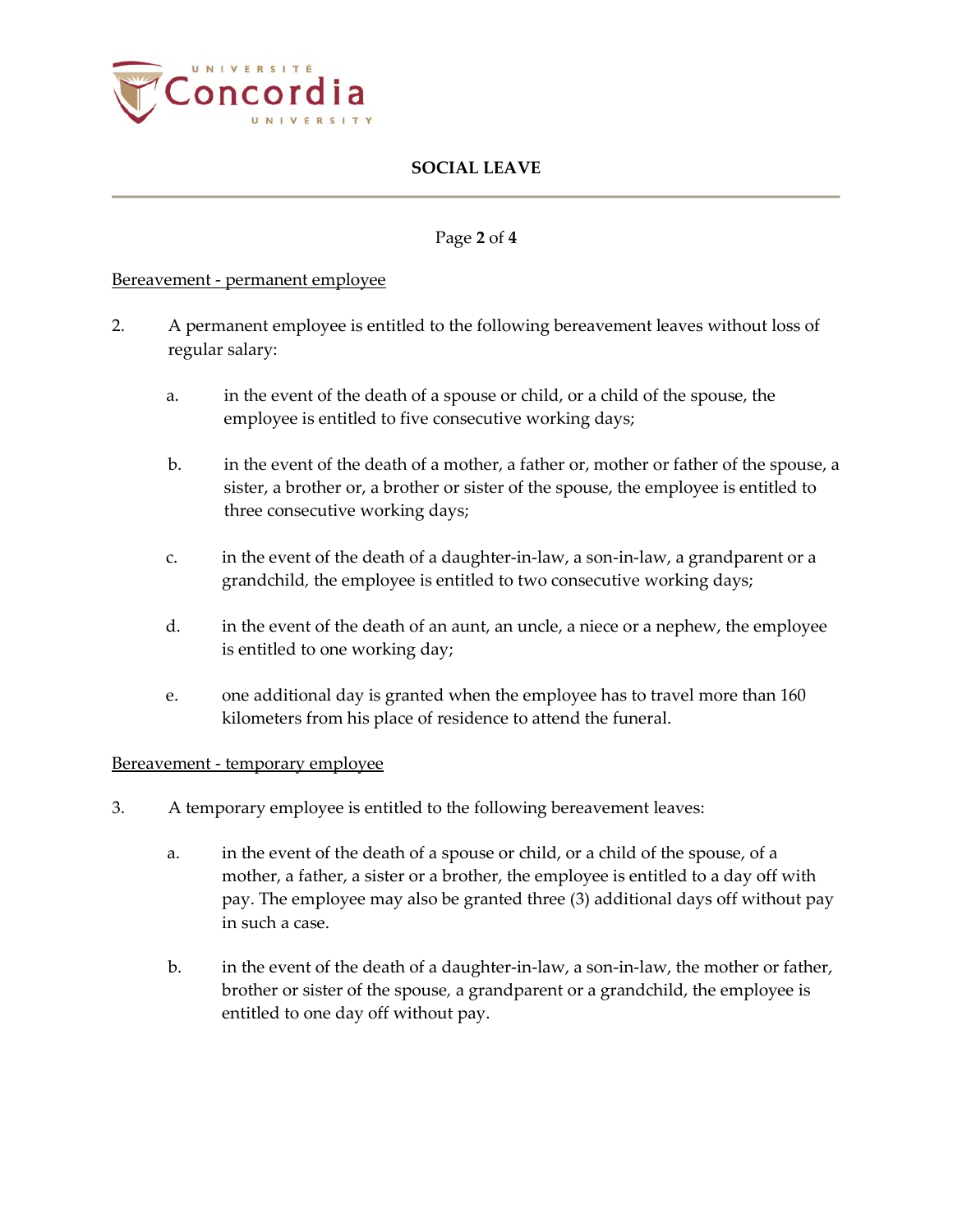

#### Page **3** of **4**

## Legal duties - permanent employee

- 4. An employee is granted paid leave if called upon to perform jury duty or to act as a witness in a legal proceeding in which he is not a party. The employee must provide the immediate supervisor with a copy of the summons or subpoena and remit to the University any pay received for the fulfillment of these duties. If such pay is greater than the regular salary, the difference is reimbursed to the employee.
- 5. If the presence of an employee is required in a civil, administrative or penal court, in a legal proceeding in which the employee is a party, the employee is entitled to make use of any accumulated vacation or overtime or he may apply for an unpaid leave. The employee must provide the immediate supervisor with a copy of the summons or subpoena.

#### Legal duties - temporary employee

- 6. A temporary employee is granted leave without pay if called upon to perform jury duty or to act as a witness in a legal proceeding in which he is not a party. The employee must provide the immediate supervisor with a copy of the summons or subpoena.
- 7. If the presence of a temporary employee is required in a civil, administrative or penal court, in a legal proceeding in which the employee is a party, the employee is entitled to make use of any accumulated vacation or overtime or he may apply for an unpaid leave. The employee must provide the immediate supervisor with a copy of the summons or subpoena.

## Moving - permanent and temporary employees

8. An employee is entitled to one day of paid leave per fiscal year (June 1 to May 31) for the purpose of moving to a new permanent residence.

#### Marriage - permanent employee

9. An employee who gets married is entitled to five working days of paid leave.